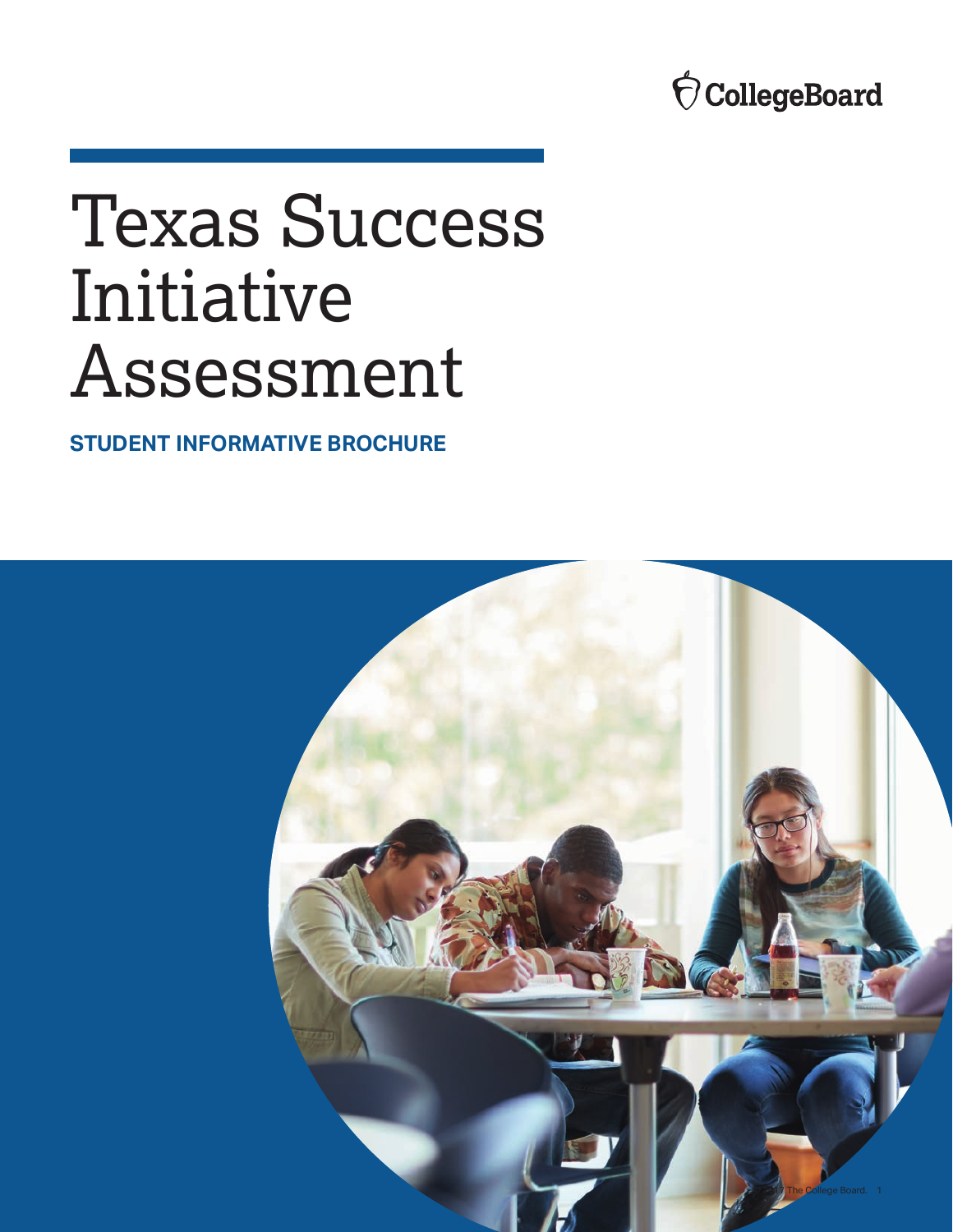#### **What Is the TSI Assessment?**

The TSI Assessment (TSIA) is part of the Texas Success Initiative program designed to help determine if you are ready for college-level coursework in the general areas of reading, writing, and mathematics. This program also will help determine what type of course or intervention will best meet your needs to help you become better prepared for college-level coursework if you are not ready.

 If you are an entering college student in Texas, you are enrolled in a college-level course that matches your skill required to take the TSIA—unless you are already exempt (read below)—to determine your readiness for collegelevel work. Based on how you perform, you may either be level and/or be placed in the appropriate developmental course or intervention to improve your skills and prepare you for success in college-level courses.

#### **Do I Have to Take the TSI Assessment?**

Not all incoming students need to take the TSIA. There are many ways you can be exempt. Qualifying for a TSI exemption means that you can enroll in any entry-level college course without restrictions. In other words, there are no prerequisites for enrollment in the entry-level college courses. In most cases, exemptions are subject specific, which means you may qualify for an exemption in one area such as reading but not in another area like mathematics or writing. You may be exempt if you:

- Have met the minimum college readiness standard on the SAT®, ACT, or the English III/Algebra II STAAR End-of-Course high school tests;
- § Have successfully completed college-level course(s);
- Have enrolled in a Level-One certificate program (fewer than 43 semester credit hours);
- § Are not seeking a degree; or
- § Have been, or currently are, in the military.

If you think you may be exempt, please contact an adviser at your college or university. For more information, visit our website at **[thecb.state.tx.us/tsi](http://www.thecb.state.tx.us/DE/TSI)** (See #2 and click on **[TSI/Exemptions](https://texreg.sos.state.tx.us/public/readtac$ext.TacPage?sl=R&app=9&p_dir=&p_rloc=&p_tloc=&p_ploc=&pg=1&p_tac=&ti=19&pt=1&ch=4&rl=54
)**).

#### **How Does the TSI Assessment Work?**

If you are not exempt from taking the TSIA, you will be asked to take three tests: one in mathematics, one in reading, and one in writing. Where necessary, you may be given an additional diagnostic test in a particular subject. This diagnostic test is designed to provide more detailed information regarding your academic strengths and weaknesses.

These assessments include multiple-choice questions that are aligned to the Texas College and Career Readiness Standards. For the writing assessment, it's likely that you will be asked to also write an essay.

Here are more details about how the TSIA works:

- § The assessments are **computer adaptive**, which means that questions increase or decrease in difficulty level depending on how you respond.
- § The assessments are **untimed**, which means there is no time limit on how long you can take to complete the assessment; however, it is important to allow yourself enough time to complete each test because the results are a key factor in determining the course or courses in which you can enroll.
- § In most cases, this assessment provides **immediate results upon completion**. When you complete the assessment, you immediately receive information on your score and your skill or proficiency levels.
- § You may start and stop anytime during your test session by using the **"save and finish later" option**, except during the essay, which must be started and completed in the same session. If you select this option, you must return and complete the remaining assessment within 13 calendar days.

#### **Students with Disabilities**

§ Students with disabilities who would like to request accommodations for testing must contact the disabilities services office at the college or university to identify themselves and provide necessary documentation as requested by the institution. Submitted documentation will be reviewed to determine the appropriate accommodation(s), according to institutional policies and federal and state laws. High school students taking the TSIA should contact their counselor to determine appropriate accommodations. Accommodated test versions include braille and largeprint options.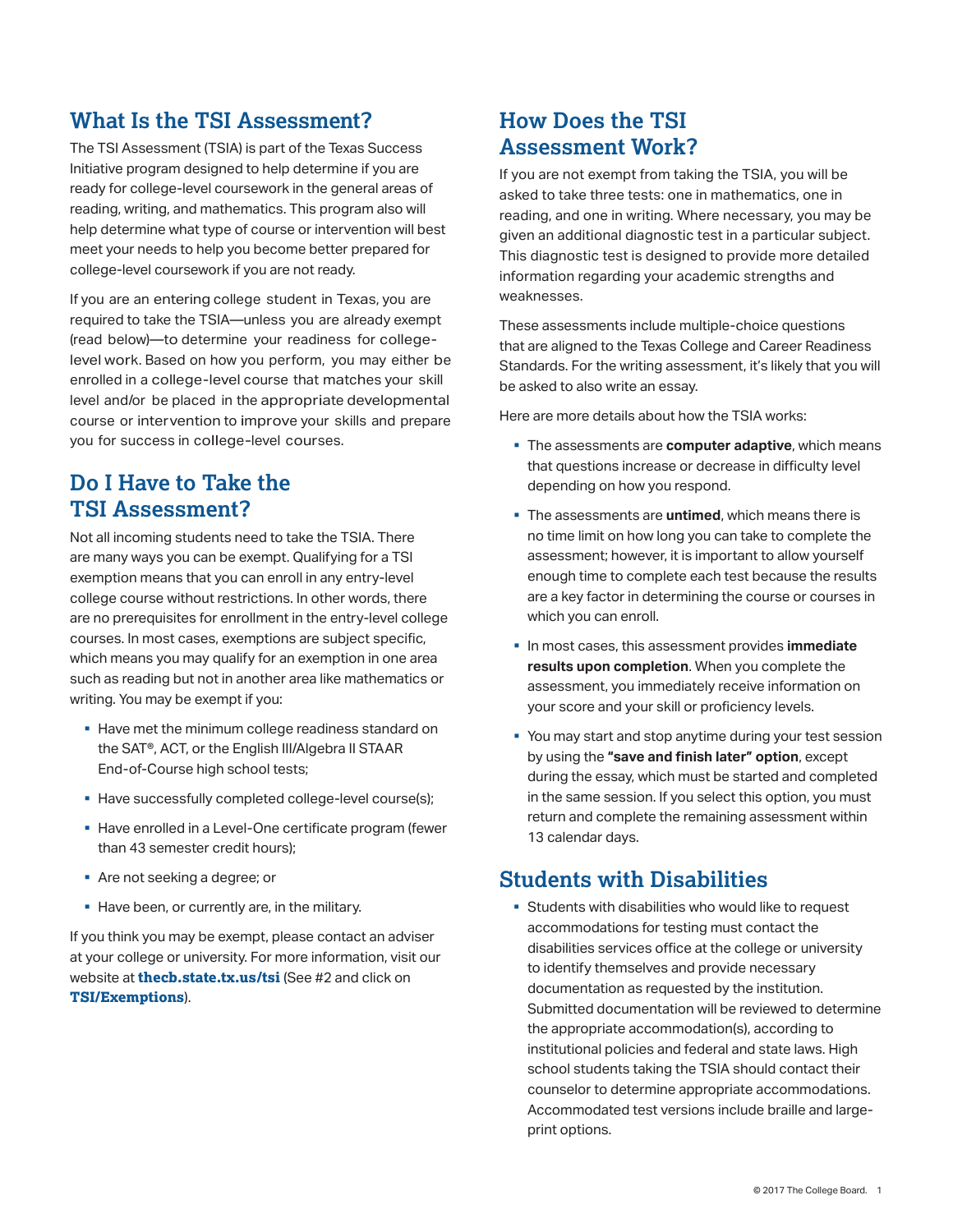# **Mandatory Pre-Assessment Activity**

Before you take the TSI Assessment, you must participate in a Pre-Assessment Activity. The college, university, or school district where you take your test is required to provide the Pre-Assessment Activity, as well as document your participation. It is a requirement that you complete this activity before you take the test. The activity includes the following:

- An explanation of the importance of the TSI Assessment and how the assessment works;
- **Practice test questions and feedback:**
- **An explanation of all your college developmental** education and/or high school options if you don't meet the minimum passing standard; and
- § Information on campus and community resources that will help you succeed as a college student.

Contact the college, university, or school district where you plan to take the test for details on completing the mandatory Pre-Assessment Activity.

#### **What Does the Assessment Cover?**

The **TSI Assessment in Mathematics** is a multiple-choice assessment that covers the four content areas listed below. There are approximately 20 items on the TSI placement test and 10 items in each section of the Diagnostic Test (for a total of 40) for those students not meeting the college readiness benchmark on the placement test.

**Elementary Algebra and Functions** measures your knowledge of linear equations, inequalities, and systems; algebraic expressions and equations; and word problems and applications.

- § **Intermediate Algebra and Functions** measures your knowledge of quadratic and other polynomial expressions, equations, and functions; expressions, equations, and functions involving powers, roots, and radicals; and rational and exponential expressions, equations, and functions.
- § **Geometry and Measurement** measures your knowledge of plane geometry; transformations and symmetry; and linear, area, and three-dimensional measurements.
- § **Data Analysis, Statistics, and Probability** measures your knowledge of interpreting categorical and quantitative data, statistical measures, and probabilistic reasoning.

The **TSI Assessment in Reading** is a multiple-choice assessment that covers the four content areas listed below. There are approximately 24 items on the TSI placement test and 10–12 items in each section of the Diagnostic Test (for a total of 40–48) for those students not meeting the college readiness benchmark on the placement test.

- **Exterary Analysis** measures your skill in identifying and analyzing ideas in and elements of literary texts.
- **Main Idea and Supporting Details** measures your skill in identifying the main idea of a passage and in comprehending explicit textual information in a passage.
- **Inferences in a Text or Texts** measures your skill in synthesizing ideas by making a connection or comparison between two passages and in making an appropriate inference about single passages.
- **E** Author's Use of Language measures your skill in identifying an author's purpose, tone, organization or rhetorical strategies, and use of evidence in determining the meaning of words in context.